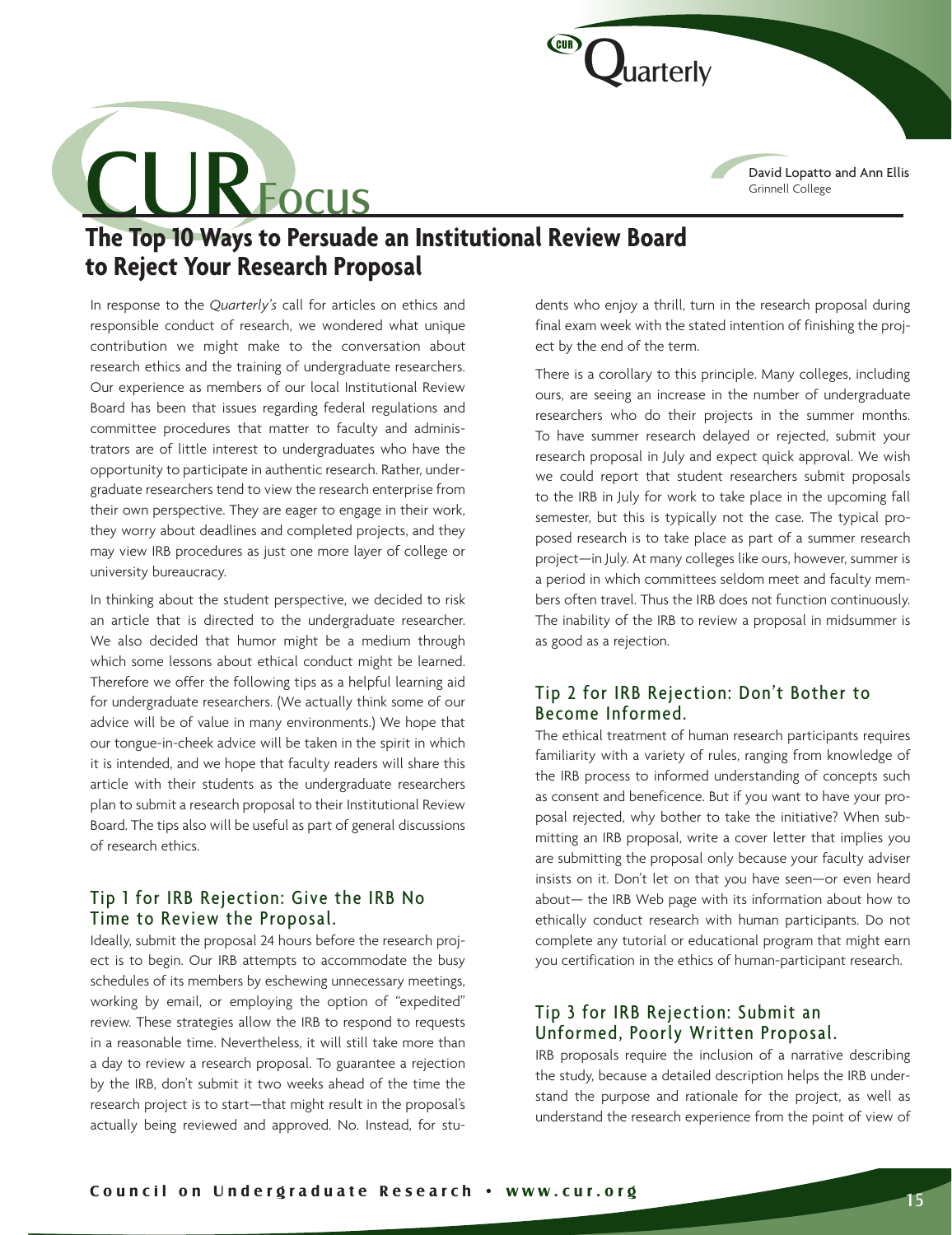the research subject ("participant" in IRB parlance). For those who want their research proposals turned down, it is unwise to make these narratives too clear since IRB members then might understand what the researcher wishes to do. Most IRB members are also teachers, so it is easy to alienate them by using misspelled words and poorly constructed sentences. Absurd images are useful distractions. For example, if you intend to do an experiment and randomly assign human participants to treatment groups, write "the participants will be marked with numbers and thrown into a hat." For a procedural absurdity, write "the participant will be assured anonymity and then the interview will be videotaped."

To obscure your research plan, submit less-than-final drafts of your research proposal. An IRB can only approve research proposals that specify how the human participants will be treated. This specification includes final versions of interview protocols and surveys. If this principle seems too straightforward, don't submit the final materials but write "I'm thinking of asking people about their sexual behavior" or "I will construct a survey that has participants indicate which illegal drugs they buy and use." In preparing a proposal, remember that reviewers are impressed with a big idea. The excitement of yours can be conveyed in the title of the proposal, such as "The Effect of Alcohol Consumption on Memory for Traffic Signals" or "The Limits of Treadmill Endurance by Undergraduate Asthmatics."

#### Tip 4 for IRB Rejection: Badger Potential Research Subjects.

Participants in research can be finicky. They don't appreciate how important it is for you to get the project done. The rules say that people have the freedom to decline to participate in the research study, that they can decline to answer individual questions, or that they may leave the study at any time. An ethical researcher designs a study that permits the potential participant to exercise her rights without going to great effort. But if you incorporate these considerations into your proposal, you risk having the IRB approve it. Instead, insist that as a researcher you need large samples, although you haven't investigated "statistical power analysis," a technique that may inform you of an optimal sample size. Freedom to decline undermines sample size. In your proposal, you can combat this annoyance in various ways. First, if a person declines to participate, plan to ask him or her if you can interview them as to why they declined to participate. If they decline to be interviewed, plan to ask them if you can interview them about why they declined to be interviewed about why they declined to participate, and so on. They will eventually cut their losses and agree to meet your original request.

Alternatively, announce that you will use the college or university email system to send out mass emails (probably in violation of college policy) inviting participation in your study. Plan to send plenty of reminders, and don't remove recipients who have already participated. For online surveys, construct the software program so that the participant cannot exit the site until all of the questions are answered. Children pose a special problem for participation, as they need the permission of a parent or guardian as well as giving their own consent. Compose a consent letter for parents to be carried home from school by the children. Make sure the letter says, "If you wish to have your child in this study, please discard this letter. Sign and return only if you do not wish your child to be in the study." Phrasing consent in this way guarantees a high participation rate, bolstered by those consent forms that were lost, made into paper airplanes, or left in the bottom of a backpack.

#### Tip 5 for IRB Rejection: Manipulate the Concept of Minimal Risk.

At our college, most undergraduate research involves only minimal risk to the participants. Minimal risk means that the probability and magnitude of harm or discomfort anticipated in the research are not greater, in and of themselves, than those ordinarily encountered in daily life or during the performance of, or participation in, routine physical or psychological examinations or tests. Minimal-risk studies may often be expedited by the IRB chair, so it is in your interest to have the proposal rejected by distorting the claim that your study involves only minimal risk. If the IRB objects to certain experimental procedures in your study, point out that the amount of illegal drugs and alcohol encountered in the daily lives of students you hang out with is actually higher than the doses you intend to use for your experiment. Also point to the high crime rate in your neighborhood and argue that the research participant is relatively safer during your study than he is walking home afterwards.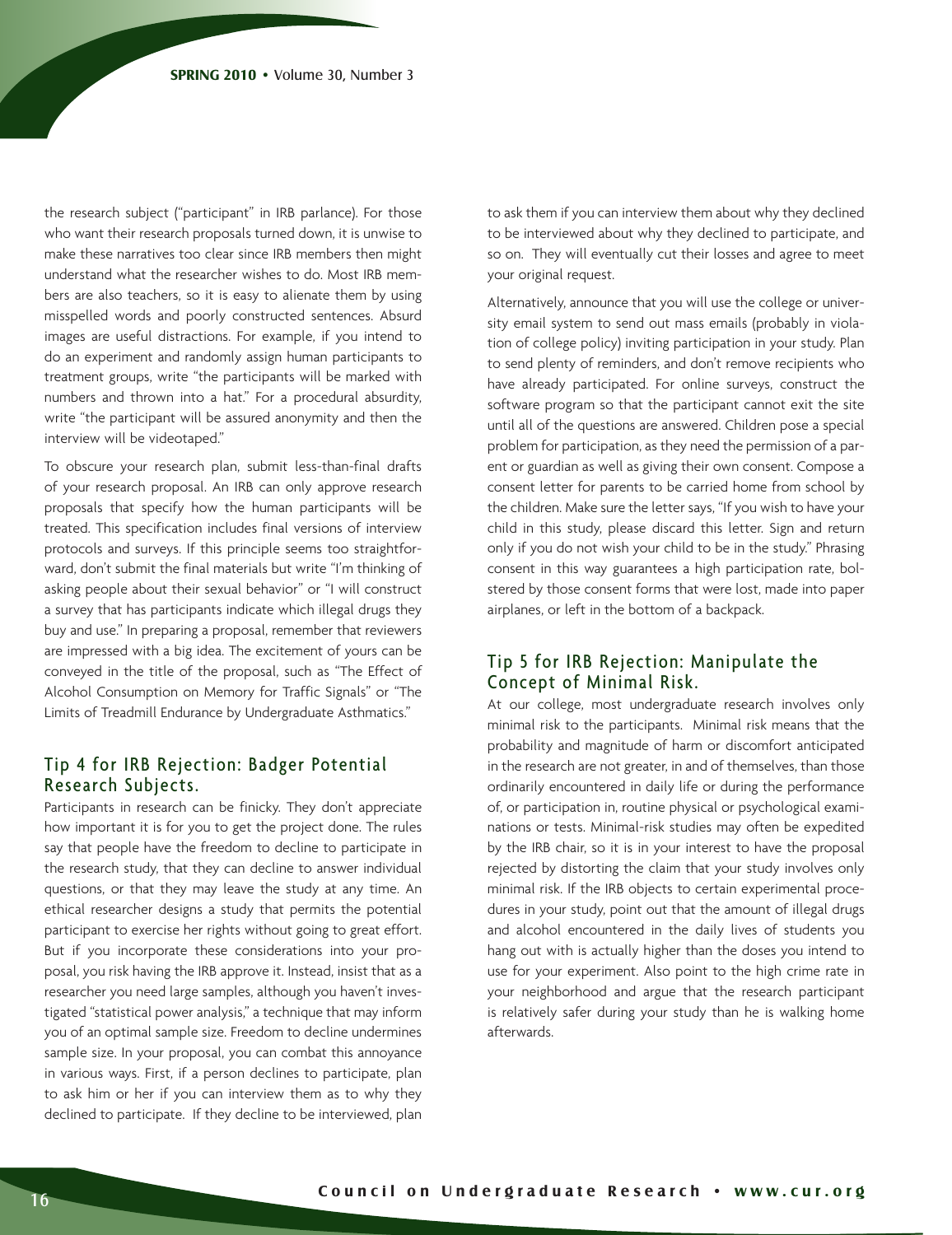

#### **Table 1. A Quick and More Serious Summary of the Ten Tips.**

| $\mathbf{1}$   | Find out how much time the IRB needs to review a proposal. Allow time for a review and       |
|----------------|----------------------------------------------------------------------------------------------|
|                | possible revision.                                                                           |
| $\overline{2}$ | Become familiar with IRB vocabulary, including such terms as "informed consent" and          |
|                | "beneficence." Federal rules now require some sort of training in research with human        |
|                | participants, so ask the IRB about possible training requirements.                           |
| $\overline{3}$ | IRB forms frequently have a number of questions that can be answered with simple yes/no      |
|                | responses, but the IRB will also require a project description. In this description, as with |
|                | all other work, good writing will facilitate a good review.                                  |
| $\overline{4}$ | Avoid the temptation to bother or badger potential participants. The right to decline        |
|                | participation is a key point in ethical research practices.                                  |
| 5              | Become familiar with the concept of minimal risk. Don't be egocentric about assessing        |
|                | minimal risk.                                                                                |
| 6              | Approaching a participant with no warning may lead to an authentic response, but weigh       |
|                | the efficacy of this approach against the rights of the participant.                         |
| $\overline{7}$ | Learn the difference between anonymity and confidentiality. Be aware that the use of         |
|                | quoted verbal responses or the use of audio or video images poses problems for the           |
|                | promise of confidentiality.                                                                  |
| 8              | Deception is sometimes employed in situations in which the participant might disguise his    |
|                | or her authentic response in order to seem socially appropriate. Deception, however, needs   |
|                | to be weighed against the rights of the participant. Try to minimize deception.              |
| 9              | Researchers need to become familiar with the principle of justice, requiring that subjects   |
|                | be treated fairly and not stereotyped.                                                       |
| 10             | Research projects occur in the contexts of time and place. The end of data collection does   |
|                | not mean the end of securing data and other records. The timing of a project can be          |
|                | scheduled to minimize conflict with other research.                                          |

#### Tip 6 for IRB Rejection: Go for Surprise, Rather than Informed Consent.

Federal guidelines on ethical research state that respect for persons requires that potential participants be given the opportunity to choose what shall and shall not happen to them. For participants to give their informed consent to take part in research, the researcher needs to disclose relevant information about the research, ascertain that the participant understands the information and voluntarily agrees to participate. To have a research proposal rejected by the IRB, propose research without informed consent. Assume that everyone loves a surprise, and that members of the IRB are no exception. Expect that they should be enthusiastic about your proposal to enter local dormitories unannounced, knocking on doors and shouting, "Quick, name the nine justices of the Supreme Court!" at whoever answers the door. Any stress felt by the participant will be mitigated if you remember our tip below to debrief the participant. Explain that you are conducting a study on how ignorant American college students are about their own government.

### Tip 7 for IRB Rejection: Confuse Anonymity and Confidentiality.

Research participants are anonymous if they did not provide identifying information or if their identity cannot be linked to their data. Face-to-face interviews, audiotaped and videotaped interviews, and signed statements are not anonymous to the researcher. Confidentiality, on the other hand, has to do with the researcher promising to keep anyone from connecting the data to the participant's identity. To keep the IRB members from approving your proposal, promise anonymity when you mean confidentiality. Or take anonymity to a higher level by leaving your name off the IRB proposal.

# Tip 8 for IRB Rejection: Justify Deception by Promising Debriefing.

According to ethical guidelines of the American Psychological Association, "methodological requirements of a study may make the use of concealment or deception necessary. Before conducting such a study, the investigator has a special responsibility to (1) determine whether the use of such techniques is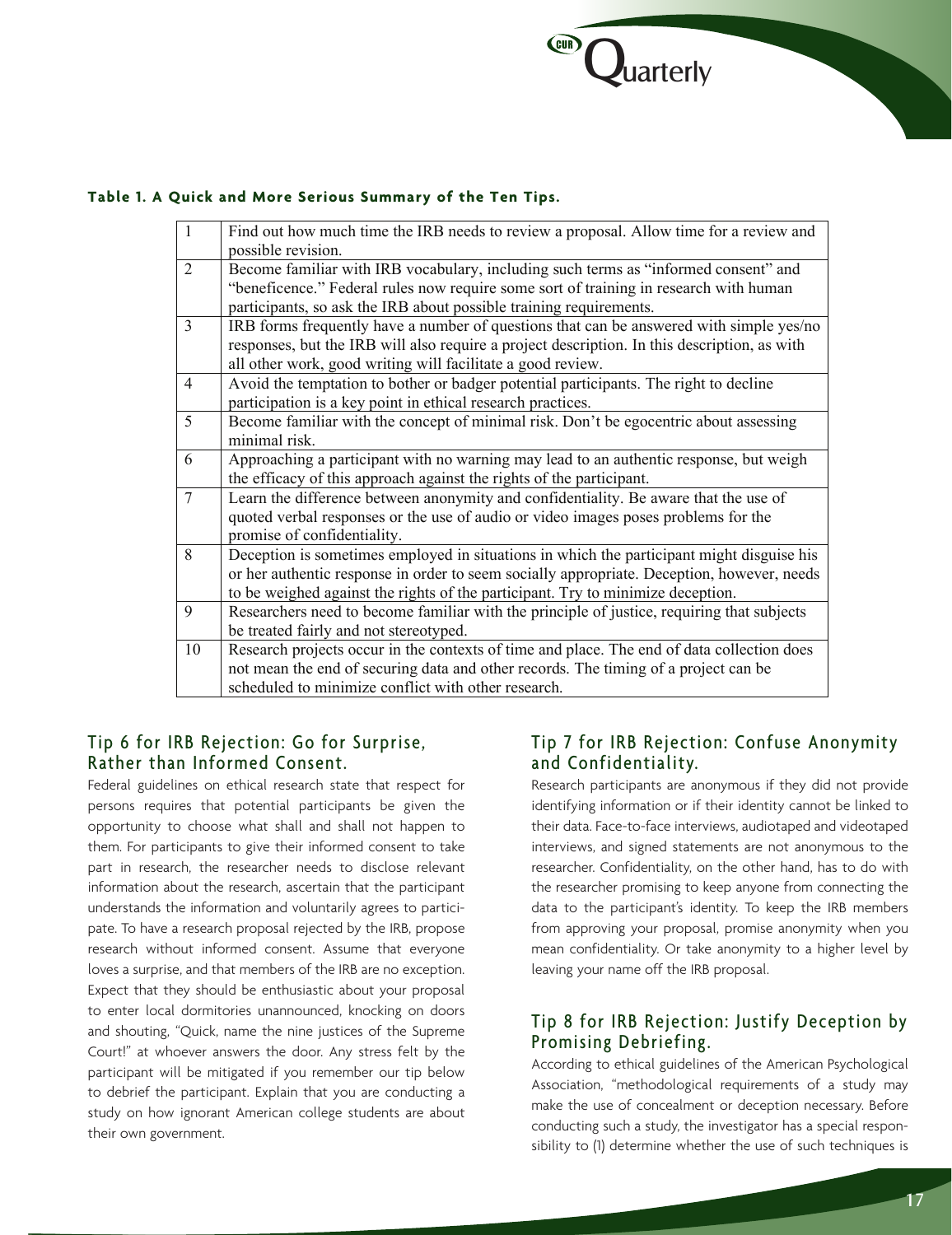

The eye movements of a child viewing a picture are recorded in the psychology laboratory of Prof. Ann Ellis at Grinnell College as Prof. Ellis monitors the instruments.

justified by the study's prospective scientific, educational, or applied value; (2) determine whether alternative procedures are available that do not use concealment or deception; and (3) ensure that the participants are provided with sufficient explanation as soon as possible." One good tip for judging whether deception should be used is to ask how embarrassing the participant's expected response is. People tend not to embarrass themselves if they know what's coming. When deception is employed in a study, debriefing the research participant after a research procedure is recommended. For a dubious proposal, claim to have complete faith in the belief that debriefing, also known as "dehoaxing," or more commonly "apologizing," can erase any harm caused by the procedure. Be sure to provide the IRB with a debriefing script. Use quotation marks to clarify deception in your written debriefing script, for example, "The 'police officer' who 'arrested' you after the other 'participant' had a 'heart attack' during the 'fire' … "

#### Tip 9 for IRB Rejection: Make Your Stereotypes Work for You.

The exclusive use of one kind of research participant, for example, men, has been called into question on both ethical and scientific grounds. Federal guidelines include "the principle of justice," a requirement that research subjects be treated fairly. For example, regulations of the National Institutes of Health state that "subjects should be carefully and equitably chosen to insure that certain individuals, or classes of individuals are not systematically selected or excluded, unless there are scientifically or ethically valid reasons for doing so" (http:// ohsr.od.nih.gov/info/sheet11.html). The unexplained or nonsensical exclusion of participants might be the key to getting your proposal rejected. Institutional Review Board members might balk, for example, at a study of violence among fourth-grade boys even before they read the part about the weapons. They may ask why the study is limited to boys. Why not study girls as well?

To defend your proposal you need to make creative use of your stereotypes. You could say, for example, that girls are a confounding variable because everybody knows that girls are naturally sweet and tend to civilize boys. Not only does this assertion display knowledge of experimental design, but you can hope that some of the men on the IRB have a history of being confounded by women. You may also rely on your stereotypes to generate hypotheses. Propose comparing the attitudes of on-campus college students with those of local residents, better known as "townies." Use a telephone survey to ask their opinion of a controversial issue, such as the legalization of gay marriage. Hypothesize that college students, being liberal, will approve, whereas townspeople, being conservative, will object. Propose avoiding the monotony of making repeated phone calls by including your own college professors and six-year-old children on your call list.

#### Tip 10 for IRB Rejection: Ignore As Many Principles as Possible.

IRB protocol requires the researcher to state how records will be kept, including what security there may be for data and at what point data might be destroyed or disposed of. Leaving surveys around, allowing data files to be copied, or permitting videotaped interviews to be uploaded to YouTube violate the ethical use of information gathered during a research project. To alarm the IRB, point out that these violations might raise your personal profile and attract more fans to your Facebook page. In addition, some colleges offer undergraduates extra credit or other rewards for participation in research, requiring the researcher to provide a list of participants to a research coordinator to complete the reward process. For these reward situations, suggest that it is okay to fail to record the names of the students who participated in your study for extra credit. Explain that extra credit points are valuable and professors